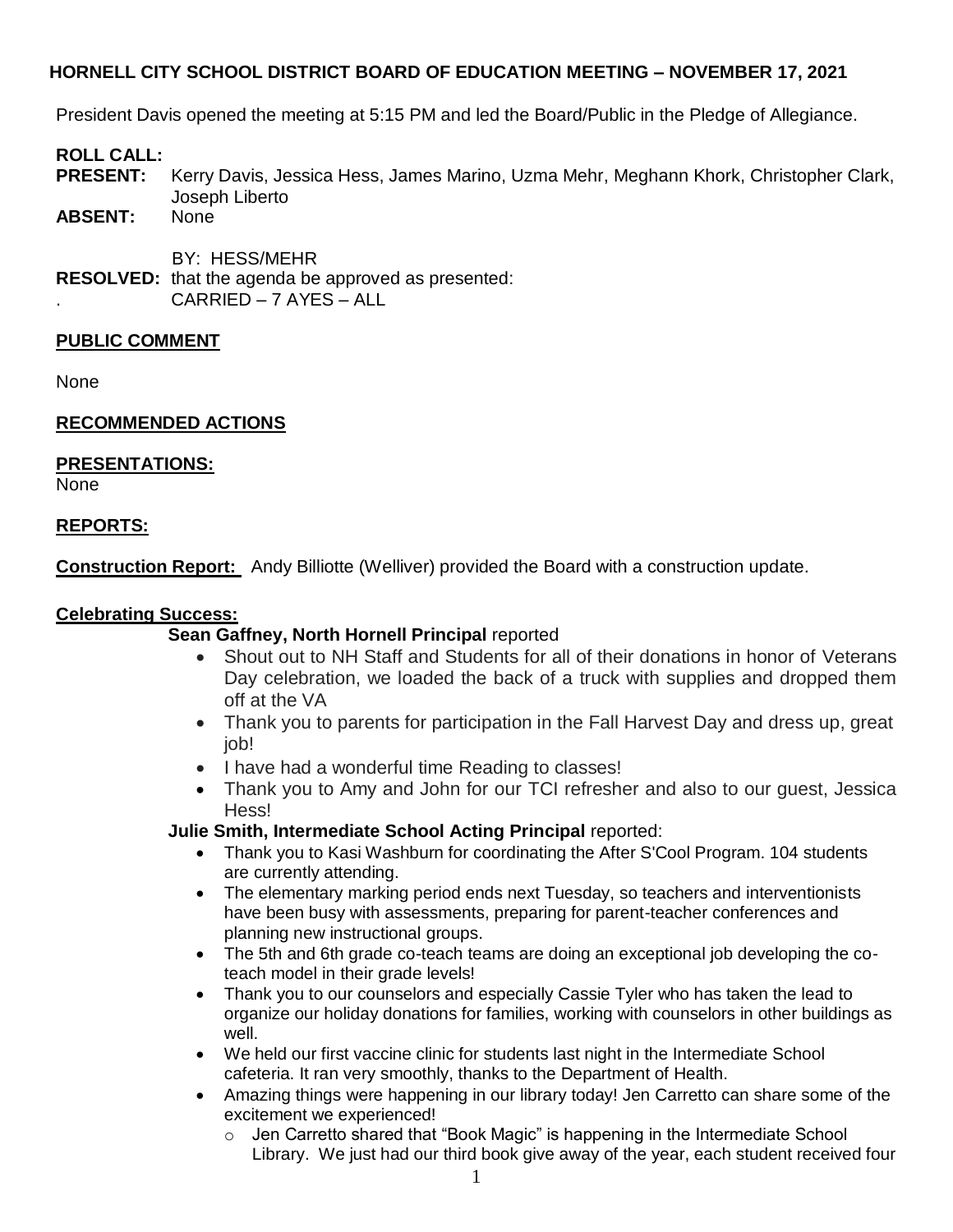books for their personal library, they got to choose from 2,068 titles. We have given away a total of 5,170 books in the first three months of school!

## **Ted Illi, Director of Secondary Curriculum** reported:

- They have been working on BAS testing.
- Planning is underway for the January and Spring Conference Days.
- Currently undergoing a 7-12 Curriculum Audit/
- In the elementary we are working with Sean and Julie on Scope and Sequence.
- There are a lot of good things happening!

## **Amy Feeley, Director of Pupil Personnel** reported:

- Therapeutic Crisis Intervention (TCI) Training was facilitated by Administrators John Cardamone and Amy Feeley this month, we had a great group!
- Have been working with the families of our  $11<sup>th</sup>$  and  $12<sup>th</sup>$  graders this month.
- The Hornell Family Resource Center (FRC) located at Columbian School is hosting great events this month connected to STEM, Health and Wellness and families can check out the FRC calendar for more information.

# **Shannon Davis, Director of Facilities and Grounds** reported:

- We are in the midst of training three new cleaners.
- We are also training on some new equipment
- Shout out to our Cleaners and Custodians for their hard work and flexibility, they are our "unsung" heros for keeping our buildings safe!

# **Superintendent's Report**

# **Superintendent Palotti** reported:

- Shout out to our District Office Staff and Colleen Amidon for helping to make our recent COVID Booster Shot Clinic a success. With the help of some extra nurses, we were able to help get boosters to approximately 150 staff members and their families!
- Thank you to our Board of Education Members for volunteering their time. It is a big Responsibility dealing with policies, budget, long range planning, etc. He handed out "Certificates of Appreciation" in honor of School Board Member Recognition Week that was at the end of October.

# **ROUTINE ITEMS**

## BY: HESS/MEHR

# **RESOLVED:** that, upon the recommendation of Superintendent Palotti to approves/accepts the following Consent Agenda items:

- Approves of the minutes for the meetings of October 6, 2021.
- Acceptance of Claims Auditor/Warrant Reports for the period ending September 30, 2021.
- Acceptance of the Student Activities Report of September 30, 2021.
- Acceptance of General Fund Budget Transfer Report of July 1, 2021-Septewmber 30, 2021.
- Acceptance of Revenue Report of July 1, 2021 September 30, 2021.
- Acceptance of Treasurer's Reports of July 1, 2021 September 30, 2021.
- Acceptance of Appropriations Report of July 1, 2021 September 30, 2021.
- Has no objections to the recommendations of the Committee on Special Education and approves the authorization of funds to implement the special education programs and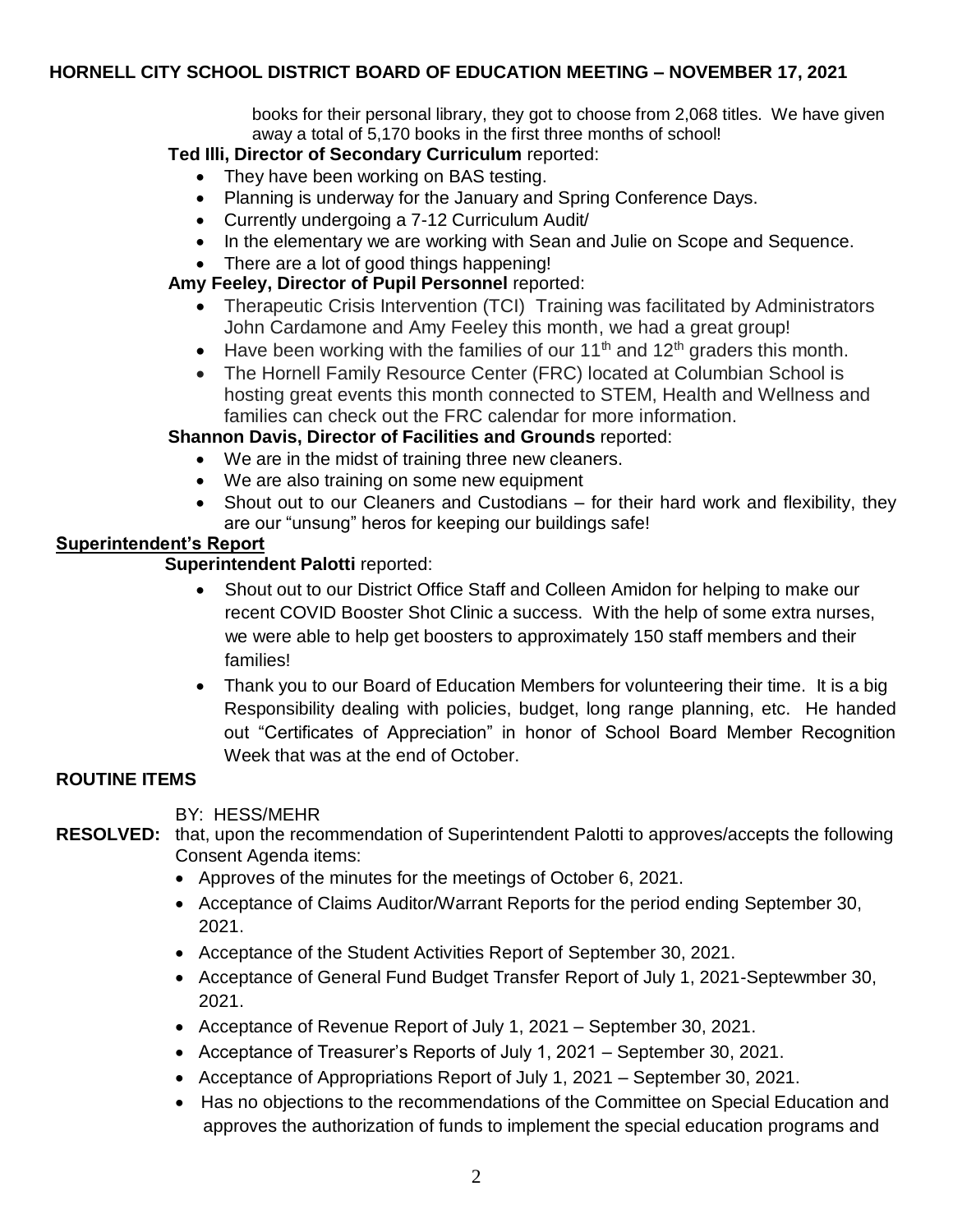services consistent with such recommendations for the CSE meetings of October 4, 6, 8, 13, 14, 15, 18, 19, 20, 21, 27, and 28, 2021. The CPSE meetings of October 6, 14, 18, and November 3 and 16, 2021 and the 504 meetings of October 13, 14, 20, 27 and November 3 and 10, 2021. CARRIED – 7 AYES – ALL

#### **OLD BUSINESS**

None

## **NEW BUSINESS**

#### **POLICY/PROCEDURE**

BY: HESS/MEHR

**RESOLVED:** that, upon the recommendation of Superintendent Palotti, the Board authorizes Patrick Flaitz to dispose of the technology items on the list dated November 2021. CARRIED – 7 AYES – ALL

BY: HESS/MEHR

**RESOLVED:** that, upon the recommendation of Superintendent Palotti, the Board authorizes Patrick Flaitz to dispose of the following library books:

North Hornell Library Books disposal list dated October 22, 2021 Intermediate School Library Books disposal list dated September 29, 2021 CARRIED – 7 AYES – ALL

BY: HESS/MEHR

**RESOLVED:** that, upon the recommendation of Superintendent Palotti, the Board authorizes Patrick Flaitz to dispose of the miscellaneous items on the list dated November 10, 2021. CARRIED – 7 AYES – ALL

BY: HESS/MEHR

**RESOLVED:** that, upon the recommendation of Superintendent Palotti, the Board approves the following application to participate as Incomplete Team:

Arkport to Hornell for Indoor Track – eight students

CARRIED – 7 AYES – ALL

The Board reviewed the proposed updated District Safety Plan, no action was taken.

#### **FINANCE**

BY: HESS/MEHR

**RESOLVED:** that, upon the recommendation of Superintendent Palotti, the Board approves the Professional Service Agreements for Boundary and Topographical Surveys at the Intermediate School and High School as proposed by LaBella Assoc., DPC. CARRIED – 7 AYES – ALL

BY: HESS/MEHR

**RESOLVED:** that, upon the recommendation of Superintendent Palotti, the Board accepts the following generous donations to the HHS Music Department in Memory of Douglas Smith (father of Penny Smith, Elementary Teacher):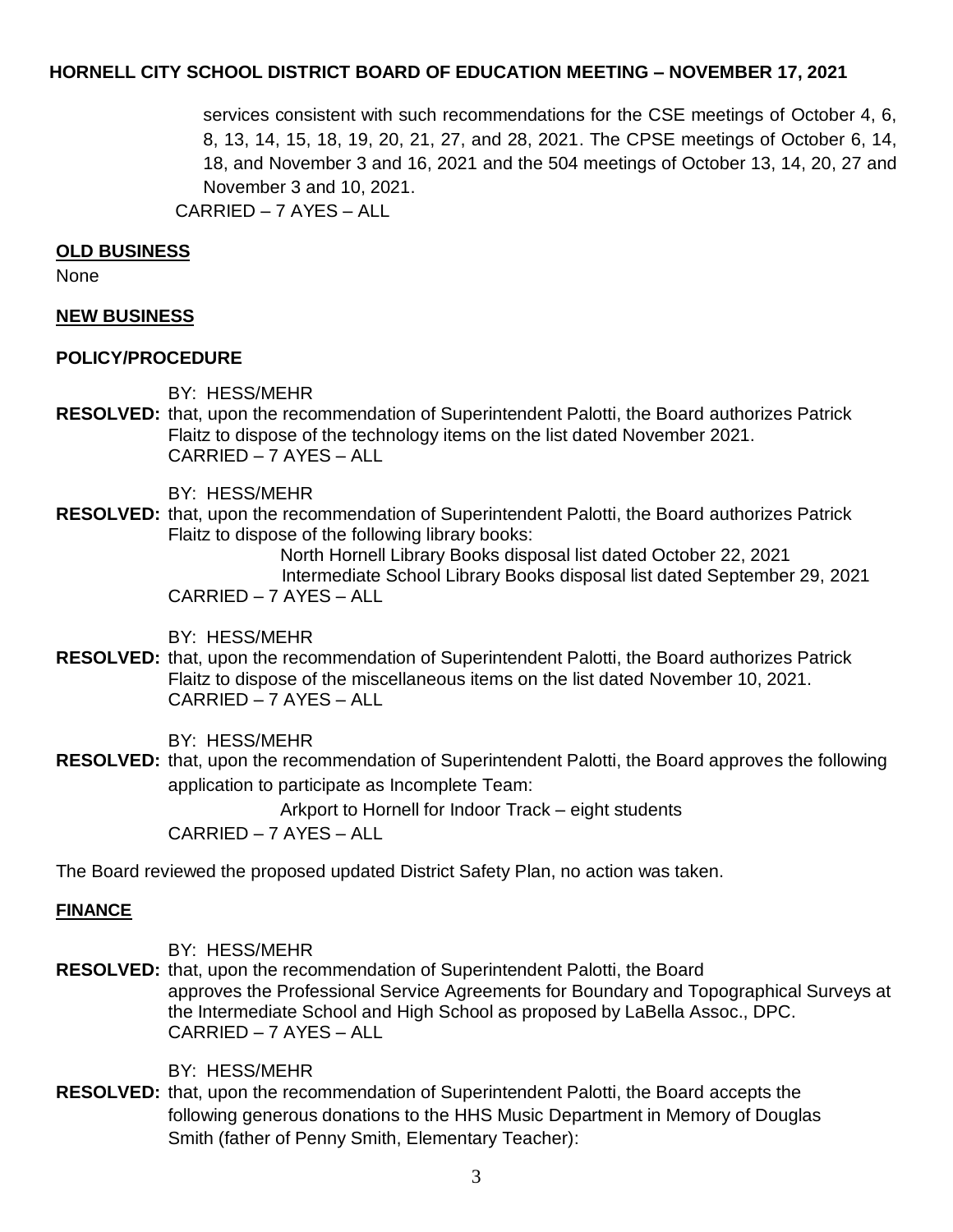| Ms. Dawn Bea Gehrig     | \$500 |
|-------------------------|-------|
| Ms. Julie van Leeuwen   | 50    |
| Mr. & Mrs. Clementoni   | 50    |
| Ms. Catharine Sisca     | 25    |
| Mr. & Mrs. Kavelak      | 40    |
| Mr. & Mrs. Kolesnik     | 25    |
| Mr. & Mrs. Keihl        | 20    |
| Ms. Susan Collier       | 50    |
| Mr. & Mrs. Maresco      | 25    |
| Mr. & Mrs. Trzesniowski | 25    |
| Mr. & Mrs. Carter       | 100   |
| Mr. & Mrs. Spangenberg  | 25    |

(Note: Donations were deposited into Student Activities Account – Junior High Vocal Treasury #227)

and furthermore accepts the generous donation of \$200 from Mr. & Mrs. Douglas M. Barnard to the North Hornell Library in honor of Vanessa Spitulnik. CARRIED – 7 AYES – ALL

## BY: HESS/MEHR

**RESOLVED:** that, upon the recommendation of Superintendent Palotti, the Board approves the MOU with ProAction for the Family Resource Center effective July 1, 2021 through June 30, 2022.

CARRIED – 7 AYES – ALL

BY: HESS/MEHR

**RESOLVED:** that, upon the recommendation of Superintendent Palotti, the Board approves the plan to use up to \$400,000 of the federal funds allocated under the American Rescue Plan (ARP) and the Elementary and Secondary School Emergency Relief Plan (ESSER) towards air quality and ventilation improvements and construction. CARRIED – 7 AYES – ALL

BY: HESS/MEHR

**RESOLVED:** that, upon the recommendation of Superintendent Palotti, the Board approve the Independent Contractor Agreements with Theresa Howard to provide AIS and Professional Development services to St. Ann's Academy for the 2021/22 school year. CARRIED – 7 AYES – ALL

## **PERSONNEL**

BY: HESS/MEHR

**RESOLVED:** that, agenda items VII D 3 a-gg be grouped together for one action. CARRIED – 7 AYES – ALL

BY: HESS/MEHR

- **RESOLVED:** that, upon the recommendation of Superintendent Palotti, the Board approve/accept the following:
	- accepts the resignation of Britney Ormsby as Senior Typist effective at the end of the day on October 22, 2021.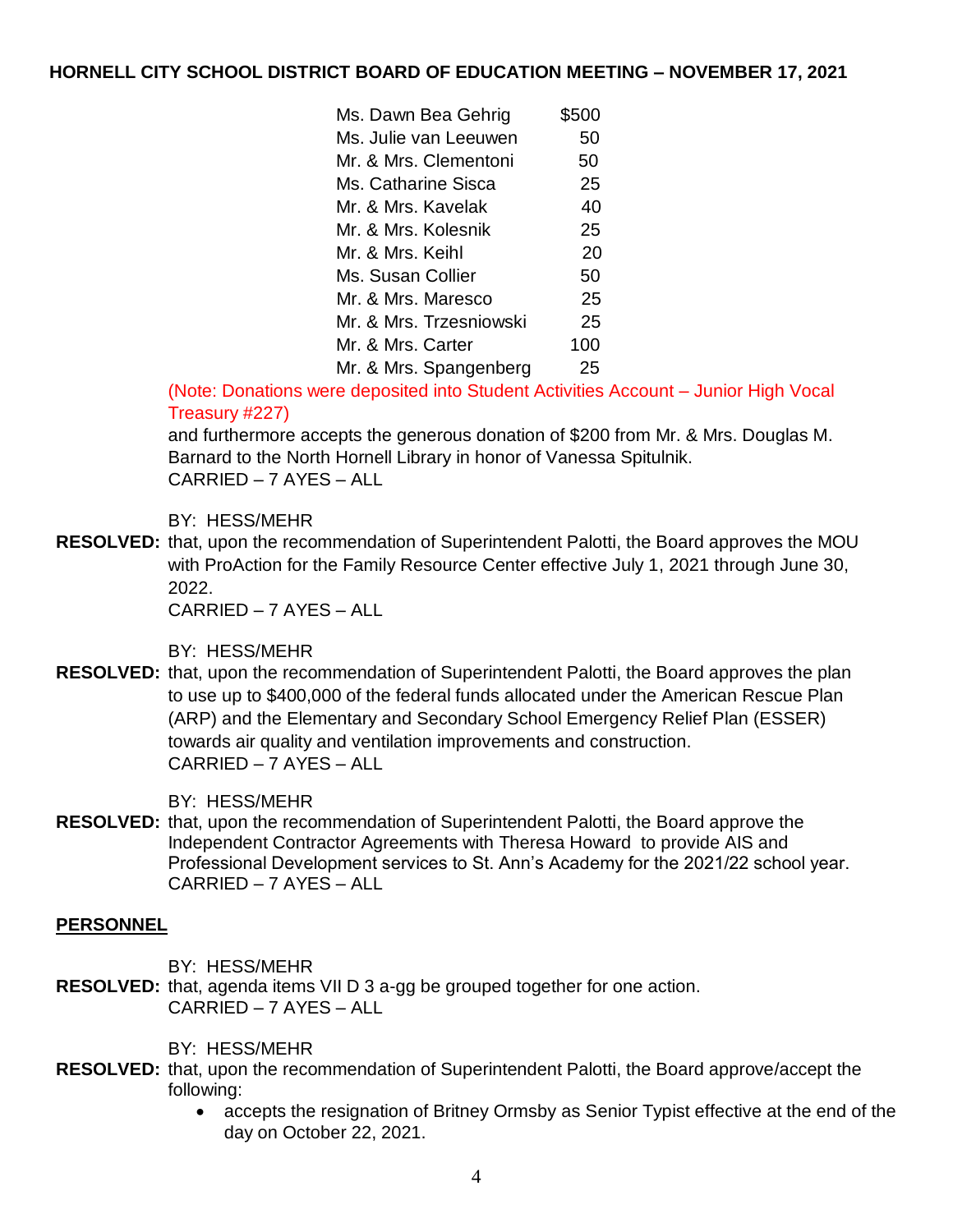- accepts the resignation of Laura Sexton as LPN effective at the end of the day on November 12, 2021.
- accepts the resignation of Theresa Rhude as Teacher Aide effective at the end of the day on November 5, 2021.
- accepts the resignation of Mindy Graham as Food Service Helper effective on October 31, 2021.
- accepts the resignation of Michael Makitra as School Bus Attendant effective at the end of the day on November 3, 2021.
- accepts the resignation of Brandy Nilson as Food Service Helper effective on October 20, 2021.
- accepts the resignation of Richard Smith as School Bus Driver effective at the end of the day on December 22, 2021 and furthermore approve his addition to the substitute list.
- accepts the resignation of Brienne Woodworth as Teacher Aide effective at the end of the day on October 15, 2021.
- accepts the resignation of Sean Curran as Teacher Aide effective at the end of the day on October 1, 2021.
- accepts the resignation of Dennis O'Dell as Cleaner effective at the end of the day on October 1, 2021.
- accepts the resignation of Nicolas Gallicchio as Teacher Aide effective at the end of the day on October 29, 2021.
- approves the probationary appointment of Vicki Plank as Senior Typist, and furthermore approves her individual contract effective October 25, 2021 – June 30, 2023.
- approves the probationary appointment of Mary Hendee as Teacher Aide, 6.5 hours per day, 10 months at the starting rate stated in the HPA contract, effective October 18, 2021.
- accepts the resignation of Mary Hendee as Teacher Aide effective on October 29, 2021.
- approves the probationary appointment of Sara Wood as Regular Assigned Substitute at the rate of \$175 per day, 10 months, effective October 25, 2021.
- approves the probationary appointment of Jamie Morris as Teacher Aide, 6.5 hours per day, 10 months, at the rate specified in the HPA Contract, effective November 22, 2021 November 30, 2021.
- approves the probationary appointment of Susan Thompson as Teacher Aide, 6.5 hours per day, 10 months, at the rate specified in the HPA Contract, effective November 22, 2021.
- approves the probationary appointment of Christine Smith as Cleaner, 3 hours per day, 10 months, at the rate specified in the HESSA Contract, effective November 8 2021.
- approves the probationary appointment of Becky Smith as Bus Attendant, 4 hours per day, 10 months, at the rate specified in the HESSA Contract, effective November 4, 2021.
- approves the probationary appointment of Jordan Harrison as Cleaner, 8 hours per day, 12 months, at the rate specified in the HESSA Contract, effective November 8, 2021.
- approves the probationary appointment of Melinda Gates as LPN, 6.5 hours per day, 10 months, at the rate specified in the HPA Contract, effective November 5, 2021.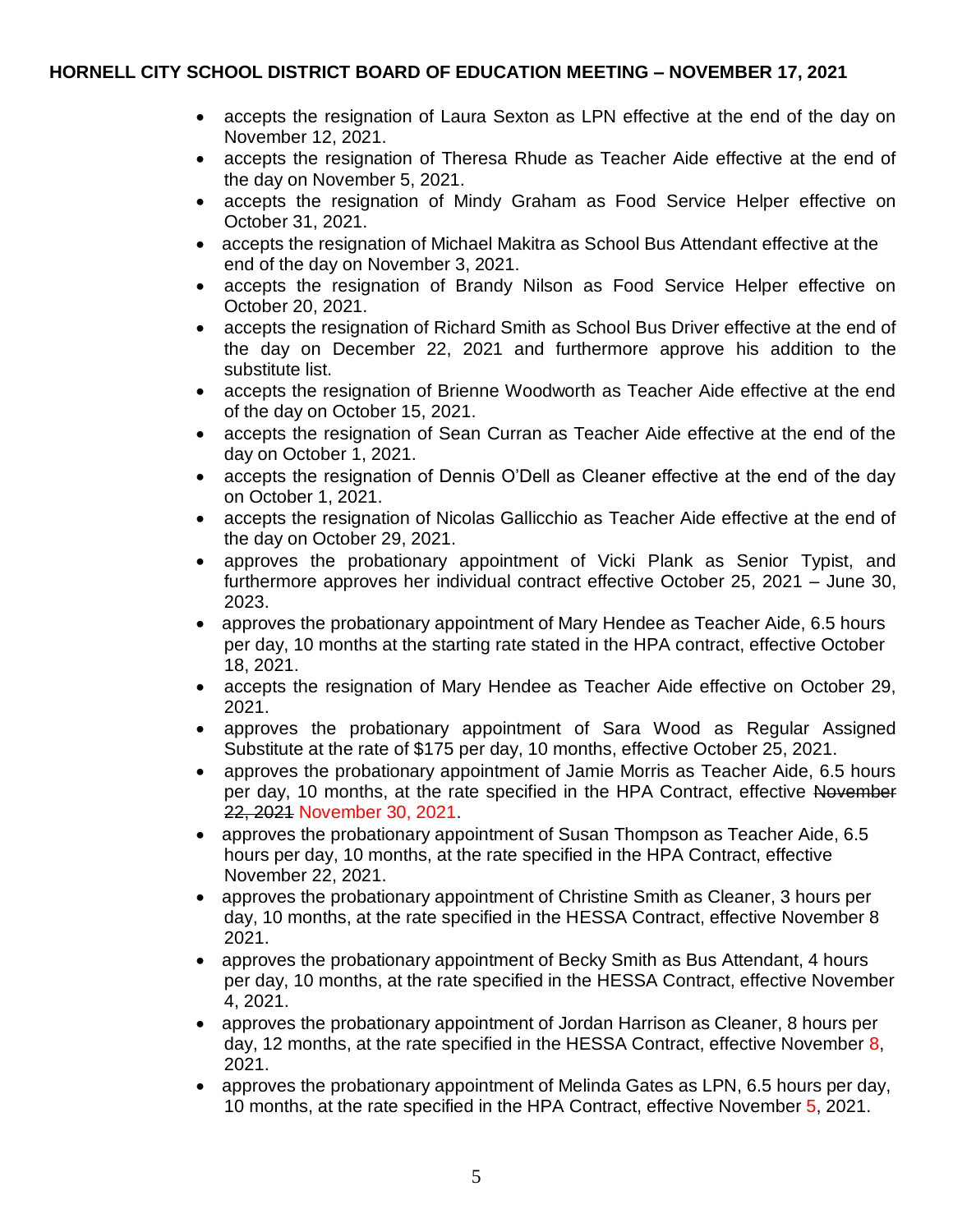- approves the probationary appointment of Kaeden Weakland as Teacher Aide, 6.5 hours per day, 10 months, at the rate specified in the HPA Contract, effective November 12, 2021.
- approves the probationary appointment of Heather Stewart as Teacher Aide, 6.5 hours per day, 10 months, at the rate specified in the HPA Contract, effective December 7, 2021.
- approves the probationary appointment of Hollie Lorow as Teacher Aide, 6.5 hours per day, 10 months, at the rate specified in the HPA Contract, effective December 6, 2021.
- approves the permanent appointment of John Hollister as Cleaner, effective April 15, 2021.
- approves the contract with HESSA dated July 1, 2021 June 30, 2026.
- approves the following additional advisor appointment for the 2021-22 school year under the condition that the club is able to operate – applicable stipend if any may be prorated accordingly (effective 11/4/2021):

French Club – Mark Lombardo

- approves the following additions to the Winter Sports Coaching appointments for the 2021-22 season:
	- Jill Brown Winter Sports Faculty Manager
	- Joseph Flint –Volunteer Varsity Basketball
- approves the following faculty/staff members to work on a time sheet basis (as defined in their applicable unit contract) during the Before / After School Program:
	- **Intermediate School:**

Kasi Washburn (Coordinator) Penny Smith Michelle Lehman Tristin Christie Katrina Hurd Christine Locker **Jennifer Bowie** Keelia Hamden Andrew Gibbs Alivia Fox (Watt) Stacy Moravec Leigh Emerson **Kelcy Beckstrom** Kim Smith Samantha Sirianni Liz Willsey Kate Hurd Michelle Marion Kari Kiffer (sub) Becky Sable (sub) Carli Cavanaugh (sub) Ashlee Matsay (sub) Christina Locker (sub) Kelcy Beckstrom (sub) Deb Pierce (sub) Sara Wood (sub) Michelle Lovell (sub) Kathryn Wall (sub) Deb Kenney (sub) Felicia Plank (sub) Cassie Tyler (sub) Kaleigh Burritt (sub) Eileen Marino (sub) Jennifer Sauerbier (sub) **High School:** Jill Brown (Before) Bryan Schram (After) Mary Ann Trimble (After) Tanya Ross (After) Diane Talbot (After) Paul Woughter (After)

- accept the resignation of Morgan Allison as Social Studies Teacher effective on July 1, 2021.
- approves the four-year probationary appointment of Stephanie Wheeler as Special Education Teacher, effective November 9, 2021 at a starting salary as defined in the HEA Contract. Eligibility for tenure at the end of the probationary period is